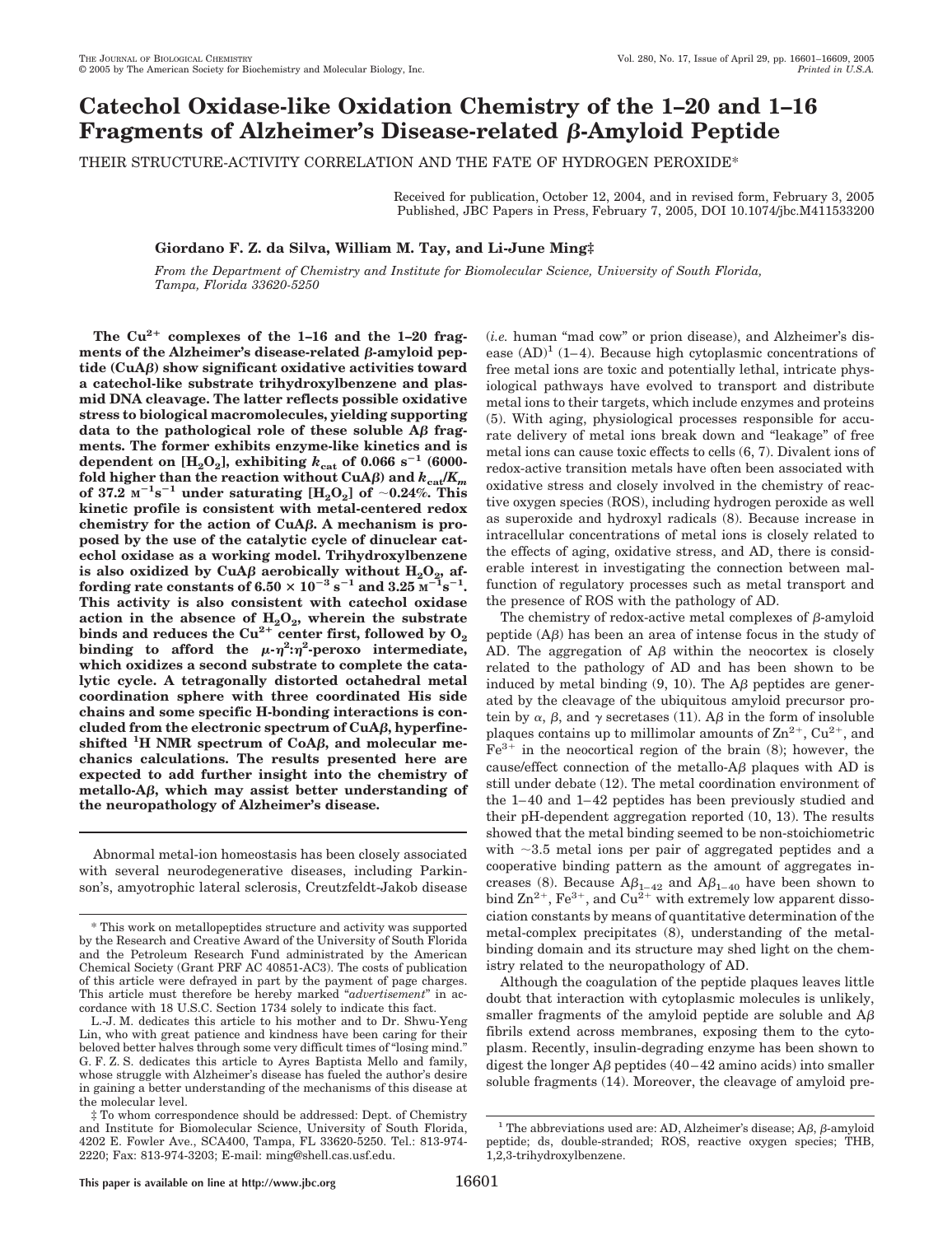cursor protein by  $\alpha$ - and  $\beta$ -secretases produces the A $\beta_{1-16}$  fragment of amyloid precursor protein (15). These soluble fragments and intra-membrane spanning fibrils still possess possible metal binding sites such as histidines, glutamate, aspartate, and tyrosine within the  $1-20$  fragment of  $\mathbf{A}\beta$  in the sequence <sup>1</sup>DAEFRHDSGYEVHHNKLVFF<sup>20</sup>. Redox chemistry of  $\overline{A}\beta$  has been previously reported, wherein Met<sup>35</sup> was suggested as a "built-in" reducing agent required for the redox cycling hypothesis (16). The lack of sufficient data on the redox chemistry of and the oxidative stress caused by metallo- $A\beta$  and the discrepancies in previous studies such as the presence or absence of free-radicals and the nature of the metal- $\overline{AB}$  interaction seem often to be the shortcoming in  $\mathbf{A}\boldsymbol{\beta}$  research. Understanding of the chemical processes associated with metallo-A $\beta$  may provide insight into the upstream and/or downstream regulatory processes that lead to AD. Herein, we describe the oxidation chemistry of  $CuA\beta$  in the presence and absence of  $H<sub>2</sub>O<sub>2</sub>$ , showing conclusive metal-centered pre-equilibrium kinetics toward the oxidation of a simple substrate and the oxidative cleavage of double-stranded plasmid DNA.

## MATERIALS AND METHODS

The 1–20 and 1–16 fragments of  $A\beta$  were purchased from Sigma-Aldrich or synthesized at the Peptide Center of the University of South Florida. The identities of the peptides have been confirmed with a Bruker matrix-assisted laser desorption ionization time-of-flight mass spectrometer. The substrate 1,2,3-trihydroxylbenzene (THB) and all buffers were obtained from Sigma-Aldrich; 3-methyl-2-benzothiazolinone hydrazone hydrochloride monohydrate from Acros (Fairlawn, NJ); the plasmid pQE30Xa was from Qiagen (Valencia, CA); EDTA, Me<sub>2</sub>SO, mannose,  $H_2O_2$ ,  $Cu(NO_3)_2$ ,  $ZnCl_2$ , and  $NiSO_4$  were from Fisher (Swanee, GA); and CoCl<sub>2</sub> was from Mallinckrodt (Paris, KY). All plastic ware was demetallized with EDTA and extensively rinsed with  $18-M\Omega$ water to remove the chelator. The water used for the studies of DNA cleavage was autoclaved to remove ubiquitous nucleases.

*DNA Cleavage Assay*—The metal derivatives of A $\beta$  were prepared by dissolving the peptide in  $18-M\Omega$  water and separated into aliquots followed by addition of corresponding metal ions at 1:1 stoichiometric ratio, which was further diluted into aliquots of working concentrations. The derivatives were freshly prepared in all experiments. A typical reaction contained 150 ng of plasmid DNA, 4.0%, 2.0%, or 0.2%  $H<sub>2</sub>O<sub>2</sub>$ , and 5.0  $\mu$ M of metallo-A $\beta$  derivatives in 100 mM HEPES at pH 7.00 in a volume of 15.0  $\mu$ l. A time-course experiment was performed, and results were analyzed in a 1.0% agarose gel stained with ethydium bromide and then photographed on a transilluminator.

*Catechol Oxidase (THB Oxidation) Assay—*Several concentrations of THB ranging from 0.10 to 5.0 mM were incubated with 7.5  $\mu$ M of CuA $\beta$ and 1.60, 3.20, 16.2, 32.3, or 70.0 mm  $H_2O_2$  and buffered with 100 mm HEPES at pH 7.00 in a final volume of 1.0 ml. The formation of product was monitored at 420 nm ( $\epsilon = 4{,}583 \text{ M}^{-1} \text{ cm}^{-1}$ ) on a Varian CARY50 Bio-UV-Vis spectrophotometer for 5 min, and the rates were determined by the change in absorbance over time. The background oxidation of THB was conducted in the same manner without  $CuA\beta$  in the assay solution. Rates were fitted to appropriate rate laws and rate constants determined by the use of SigmaPlot 8.0.

The dependence of  $H_2O_2$  on THB oxidation by CuA $\beta$  was determined by measuring the oxidation rate at several different concentrations of hydrogen peroxide in the presence of 6.0 mm THB. The initial rates were determined and then fitted as a function of  $[H_2O_2]$  to an appropriate rate law to reveal the rate constants.

The catechol oxidase assay was also performed as previously reported with minor changes to fit current studies (17). The same molar concentrations of THB and 3-methyl-2-benzothiazolinone hydrazone (which serves as an *ortho*-quinone indicator) were mixed in 100 mM HEPES at pH 7.00 in the presence of 3.5  $\mu$ M CuA $\beta$ . The red adduct of the *ortho*-quinone product was monitored at 500 nm ( $\epsilon = 32{,}500 \text{ m}^{-1}$  $cm^{-1}$ ), and rates were calculated. The auto-oxidation rate of THB was determined under the same conditions in the absence of  $CuA\beta$ .

 $$ to a final concentration of 1.0 mm.  $Cu^{2+}$  binding was monitored by titrating the metal into the apo-A $\beta$  solution, and the electronic spectra were collected after each addition of the metal.  $Cu^{2+}$  binding was also determined through the oxidative activity of  $CuA\beta$  complex toward THB. In this case,  $Cu^{2+}$  was titrated into a fixed amount of the peptide



FIG. 1. **Concentration- and metal-dependent assay of dsDNA cleavage.** *R* is the reference plasmid DNA, which shows a supercoiled band (*bottom*) and a nicked circular band (*top*); *lane* 1, DNA plus  $H_2O_2$ ; *lane 2*, DNA plus  $A\beta_{1-20}$  (200  $\mu$ M) plus 4%  $H_2O_2$ ; *lanes 3–6*,  $ZnA\beta_{1-20}$ (40, 80, 100, and 200  $\mu$ M, respectively) plus  $\frac{4}{9}$  H<sub>2</sub>O<sub>2</sub>; *lanes* 7-13, NiA $\beta_{1-20}$  (5, 10, 20, 40, 80, 100, and 200  $\mu$ M, respectively) plus 4% H<sub>2</sub>O<sub>2</sub>; CuA $\beta_{1-20}$  (at 5, 10, 20, 40, 80, 100, and 200  $\mu$ M) plus 4%  $H_2O_2$  shows complete DNA cleavage ("blank" gel, not shown). All assays were incubated for 30 min. The middle band is the linearized plasmid detected at the 3.5-kbp position, consistent with that obtained from the sequence of the plasmid pQE30Xa (Qiagen). *Lanes 1*-*6* show the plasmid cleavage by  $\tilde{C}u^{2+}$  ions (5  $\mu$ M) plus 3.6%  $H_2O_2$  at 10, 20, 40, 60, 90, 120 min. The standard DNA ladder starts with 1 kbp from the bottom with 1-kbp increments upward.

in 100 mM HEPES at pH 7.00 in the presence of 10.0 mM of THB and 70.0 mm  $H_2O_2$ . The oxidation rates were determined as a function of [ $Cu<sup>2+</sup>$ ], then fitted to a simple equilibrium of metal: peptide = 1:1 or a cooperative binding pattern using the Hill equation.

*NMR Spectroscopy—*All the NMR spectra were acquired on a Bruker DPX250 spectrometer at <sup>1</sup>H resonance of 250 MHz. The metal binding was monitored through the changes in the NMR spectra. The peptides  $A\beta_{1-16}$  and  $A\beta_{1-20}$  and the paramagnetic shift reagent  $Co^{2+}$  were prepared in  $d_6$ -Me<sub>2</sub>SO. The metal ion was gradually titrated into the peptide, and the paramagnetically shifted <sup>1</sup>H NMR signals were detected. A typical spectrum of a  $\sim$ 2 mM sample showing the paramagnetically shifted  ${}^{1}$ H NMR signals consists of  $\sim$ 80,000 transients from accumulation of several spectra of 10,000–20,000 transients with a recycle time of  $~50$  ms and a spectral window of  $~250$  ppm. Solventexchangeable signals were determined by adding a drop ( $\sim$ 25 µl) of D<sub>2</sub>O into the sample, which disappear after the addition.

 $Molecular\ Mechanics$ —The primary sequence of  $A\beta_{1-16}$  peptide was entered into BioCAChe 6.0 (Fujitsu, Beaverton, Oregon), and the energy of its structure under solvation using a simulated water droplet was minimized with the MM3 molecular mechanics method. Histidine side chains were considered the ligands in the calculations on the basis of the NMR data.

## RESULTS AND DISCUSSION

*Oxidative Double-stranded DNA Cleavage—*Although the bulk of the amyloid plaques in AD brain is membrane-bound, proteolytic processing of amyloid has been shown to yield soluble fragments (13). It has also been demonstrated that the neuropathology of AD may directly affect DNA, eventually leading to apoptosis (18). As metal ions are involved in the formation of amyloid plaques, the oxidative activity of metallo-A $\beta$  derivatives against plasmid DNA was probed *in vitro* with gel electrophoresis. The oxidative activities of the  $\mathbb{Z}n^{2+}$ ,  $\rm Ni^{2+},$  and  $\rm Cu^{2+}$  complexes of  $\rm A\beta_{1-20}$  (ZnA $\rm \beta_{1-20},$  NiA $\rm \beta_{1-20},$  and  $CuA\beta_{1-20}$ ) toward the cleavage of plasmid DNA were determined by incubating several different concentrations of the complexes with plasmid DNA in the presence of  $4.0\%$   $H_2O_2$  at room temperature for 30 min (Fig. 1). Here,  $\text{ZnA}\beta_{1-20}$  serves as the control, because  $\mathbb{Z}_n^{2+}$  is oxidative inactive. The plasmid in the presence of metallo- $A\beta_{1-20}$  at lower concentrations shows a middle band that is not present in the reference (*lane R*, Fig. 1). Comparing the middle band with the DNA markers gives an approximate size of 3.5 kbp, consistent with the size of linearized plasmid from the manufacturer. The activities of the derivatives follow the trend  $CuA\beta_{1-20} > NiA\beta_{1-20} > ZnA\beta_{1-20}$ , demonstrating the involvement of metal in the oxidative cleavage of double-stranded (ds) DNA.

One interesting result is shown in the  $H_2O_2$  plus DNA and the  $H_2O_2$  plus DNA plus  $A\beta_{1-20}$  control experiments. An amount of  $4.0\%$   $\mathrm{H_2O_2}$  shows a significant damage toward plasmid dsDNA (*lanes 1*, Fig. 1), whereas  $A\beta_{1-20}$  decreased the  $H<sub>2</sub>O<sub>2</sub>$  damage of plasmid dsDNA and perhaps acted as a scav-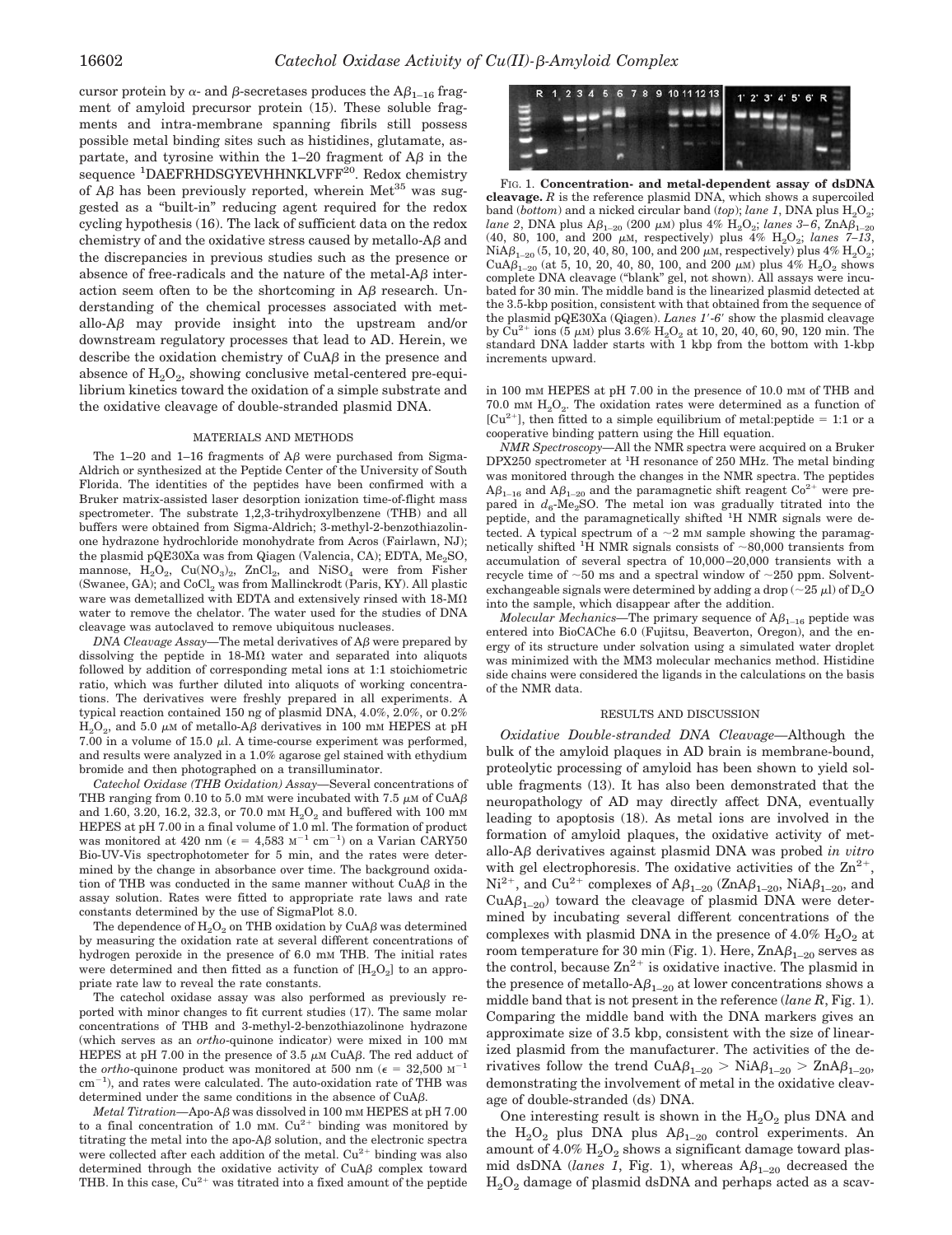

FIG. 2. **Time course reactivity assay of dsDNA cleavage.** *R* is the reference plasmid DNA; *lanes 1–7*, DNA plus 5.0  $\mu$ M CuA $\beta_{1-20}$  plus 2% H2O2 (60, 50, 40, 30, 20, 10, and 5 min, respectively); *lanes 8 –11*, DNA plus  $\mathbb{A}\beta_{1-20}$  (metal free) plus  $2\%$  H<sub>2</sub>O<sub>2</sub> (60, 40, 20, and 10 min, respectively); *lanes 12-15*, DNA plus  $2\%$   $H_2O_2$  (60, 40, 20, and 10 min, respectively); and *lanes* 16–18, DNA plus  $A\beta_{1-20}$  (metal free, peroxide free). The standard DNA ladder starts with 1 kbp from the bottom with 1-kbp increments upward.

enger of ROS species (*lane 2*, Fig. 1). The role of  $\overline{AB}$  as an antioxidant has been previously reported (19), wherein the presence of  $Met_{35}$  was proposed to prevent lipid peroxidation, whereas the M35L mutant showed reduced antioxidant activity. In a similar study,  $A\beta_{1-40}$  was found to prevent the oxidation of the lipoproteins from cerebral spinal fluid and plasma (12). Moreover,  $A\beta_{1-42}$  was shown to exhibit an antioxidant activity more effective than ascorbic acid in cerebral spinal fluid (20). The antioxidant activity of  $\overline{AB}$  was also demonstrated in the decrease of cytoplasmic amounts of 8-hydroxyguanosine, a major product of nucleic acid oxidation present in elevated amounts in the brains of AD patients (21). These observations implied that the production of  $\overline{AB}$  could be related to prevention of oxidative stress. We have demonstrated here that even shorter fragments of  $A\beta$  without a Met can serve as a protective agent against oxidative damage of DNA, corroborating with some previous reports (12, 20, 21) and supporting the hypothesis that apo- $A\beta$  might be an effect of the oxidative stress in AD brains and might serve a specific purpose to protect from any damage by ROS. This antioxidant activity is also observed in all concentrations of  $\text{ZnA}\beta_{1-20}$  (*lanes* 3–6, Fig. 1), consistent with the lack of redox chemistry of  $\text{Zn}^{2+}$  and a protection role against dsDNA cleavage as in the case of apo- $A\beta_{1-20}$ .

Although  $Ni^{2+}$  is redox active and some of its complexes have been shown to exhibit oxidative damage toward DNA (22),  $NiA\beta_{1-20}$  does not show such "chemical nuclease" activity, probably attributed to its low redox potential. Conversely, like apo-A $\beta$  and  $\text{ZnA}\beta_{1-20}$  discussed above,  $\text{Ni}\beta_{1-20}$ shows a concentration-dependent *protection* against oxidative damage of dsDNA by  $H_2O_2$ , with better protection at higher concentrations while no significant protection at  $[NiA\beta_{1-20}]$  < 80  $\mu$ M (*lanes 7–12*, Fig. 1). NiA $\beta$  has not been shown to be associated with AD pathology; however, it may serve as a structural and mechanistic probe in future studies of metallo- $A\beta$  or similar systems.

The activity of 5.0  $\mu$ M CuA $\beta_{1-20}$  is exceedingly higher than that of  $\text{ZnA}\beta_{1-20}$  at all concentrations tested in the presence of 4.0%  $H<sub>2</sub>O<sub>2</sub>$  (*lanes 3–6*, Fig. 1), which effectively oxidizes the entire dsDNA plasmid sample into fragments that are too small to be resolved with the agarose gel electrophoresis (empty lanes not shown).  $Cu^{2+}$  ion has been demonstrated in the literature to be active toward DNA cleavage in the presence of  $H_2O_2$  (23–27). The use of  $Cu^{2+}$  (5.0  $\mu$ M) in the presence of  $3.6\%$  H<sub>2</sub>O<sub>2</sub> as control shows a much slower cleavage rate as the plasmid is not completely digested after 2 h of incubation (*lanes*  $1'-6'$ ). To monitor the catalytic activity of CuA $\beta_{1-20}$  toward plasmid dsDNA, the concentration of  $H_2O_2$  was reduced to 2.0% and a time course experiment conducted (Fig. 2).  $CuA\beta_{1-20}$  completely oxidizes plasmid DNA within 5.0 min in the presence of  $2.0\%$   $H_2O_2$ , leaving only a faint streak in the gel (*lane 7*, Fig. 2). The ability of apo- $A\beta_{1-20}$  to act as a protector against oxidation of dsDNA in the presence of  $H_2O_2$  is once again demonstrated here. Further reducing the concentration



FIG. 3. **Time course reactivity assay toward the cleavage of 150 ng of dsDNA.**  $R$  is the reference DNA; lanes 1–6, DNA plus 5.0  $\mu$ M CuA $\beta_{1-20}$  plus 0.2%  $\rm H_2O_2$  (60, 40, 30, 20, 15, and 10 min, respectively); *lanes 7–10*, DNA plus 5.0  $\mu$ M CuA $\beta_{1-20}$  (peroxide free 60, 40, 20, and 10 min, respectively); and *lanes*  $11-15$ , DNA plus  $0.2\%$   $H_2O_2$  (40, 30, 20, 15, and 10 min, respectively). The standard DNA ladder starts with 1 kbp from the bottom with 1-kbp increments upward. The cleavage of plasmid by 5.0  $\mu$ M Cu<sup>2+</sup> ions and 3.6% H<sub>2</sub>O<sub>2</sub> is shown in Fig. 1, which exhibits a much lower activity.

of  $H<sub>2</sub>O<sub>2</sub>$  to 0.2% allows a clearer monitoring of plasmid cleavage patterns (Fig. 3). Within 10 min of incubation, 5.0  $\mu$ M of  $CuA\beta_{1-20}$  shows double-stranded DNA cleavage as evident in the appearance of a middle band  $\sim$ 3.5 kbp (*lane 6*, Fig. 3). Within 20–30 min, complete conversion of the supercoiled plasmid into linear and nick-circular conformations is observed, evident in the changes in the intensity of the different forms of the plasmid compared with the reference (*lanes 3* and *4*, respectively, Fig. 3). After 30 min, plasmid is cleaved into small pieces leaving a streak of oligonucleotide products (*lanes 1–3*). The different and quite opposite activities between apo- $A\beta_{1-20}$ and  $CuA\beta_{1-20}$  toward dsDNA damage may hint a physiological role of small fragments of apo- $A\beta$ .

To determine the role of the oxidizing agent in these reactions, the same concentration of  $\mathrm{CuA} \beta_{\text{1--20}}$  was incubated with the plasmid in the absence of  $H_2O_2$  up to 60 min, which shows negligible cleavage (*lane* 7, Fig. 3). The low activity of  $CuA\beta_{1-20}$ without  $H_2O_2$  indicates a metal-centered activation of peroxide, such as the formation of a  $Cu<sub>2</sub>$ -peroxo center found in many copper complexes (28–30), which subsequently results in oxidative damage to dsDNA. To distinguish the reaction pathways of oxidative DNA cleavage by  $H_2O_2$  in the presence and absence of CuA1–20, a time-course experiment was established (*lanes 11–15*, Fig. 3). The reaction patterns of dsDNA cleavage in these two cases are clearly different. In the absence of  $A\beta_{1-20}$ , dsDNA is cleaved into small fragments without formation of a linear intermediate as evident by the faint band at 2.0 kbp. The nature of the band is not clear at this stage and is not associated with A $\beta$ . The dsDNA cleavage by CuA $\beta_{1-20}$  in the presence of  $H_2O_2$  is conformation-dependent, most active toward supercoiled dsDNA as evident by the accumulation of nicked-circular and linear forms with time in the reaction, likely due to the structural constraints of the supercoiled form. The accumulation of the linearized form (middle bands) is indicative of double-stranded DNA cleavage, rather than a random singlestranded cleavage, which is a key trigger that can result in cell apoptosis (31). The linearization of the plasmid via cleavage of dsDNA is also characteristic of the cleavage pattern by DNArecognizing agents such as Cu-bleomycin (32).

False regulation of metal homeostasis and ROS physiology is closely related to aging and oxidative stress (7), wherein apo- $A\beta_{1-20}$  seems to serve as a scavenger of metal ions due to its large affinity constant with metal ions and a protective agent against oxidative damage of biological macromolecules by  $H_2O_2$ based on the observations in this and other studies (33, 34). However, the presence of  $H_2O_2$  can result in severe damage toward dsDNA and presumably other redox-sensitive biomolecules as well by metallo- $A\beta$  when the metal ions are redox active as demonstrated herein.

The mechanism of oxidative "chemical nucleases" has been thoroughly studied and reviewed (35). According to the studies of some simple chemical nucleases such as Cu-1,10-phenanthroline, a reduced state of the metal center (by a reducing agent) is required for catalysis in the presence of  $O_2$ . In our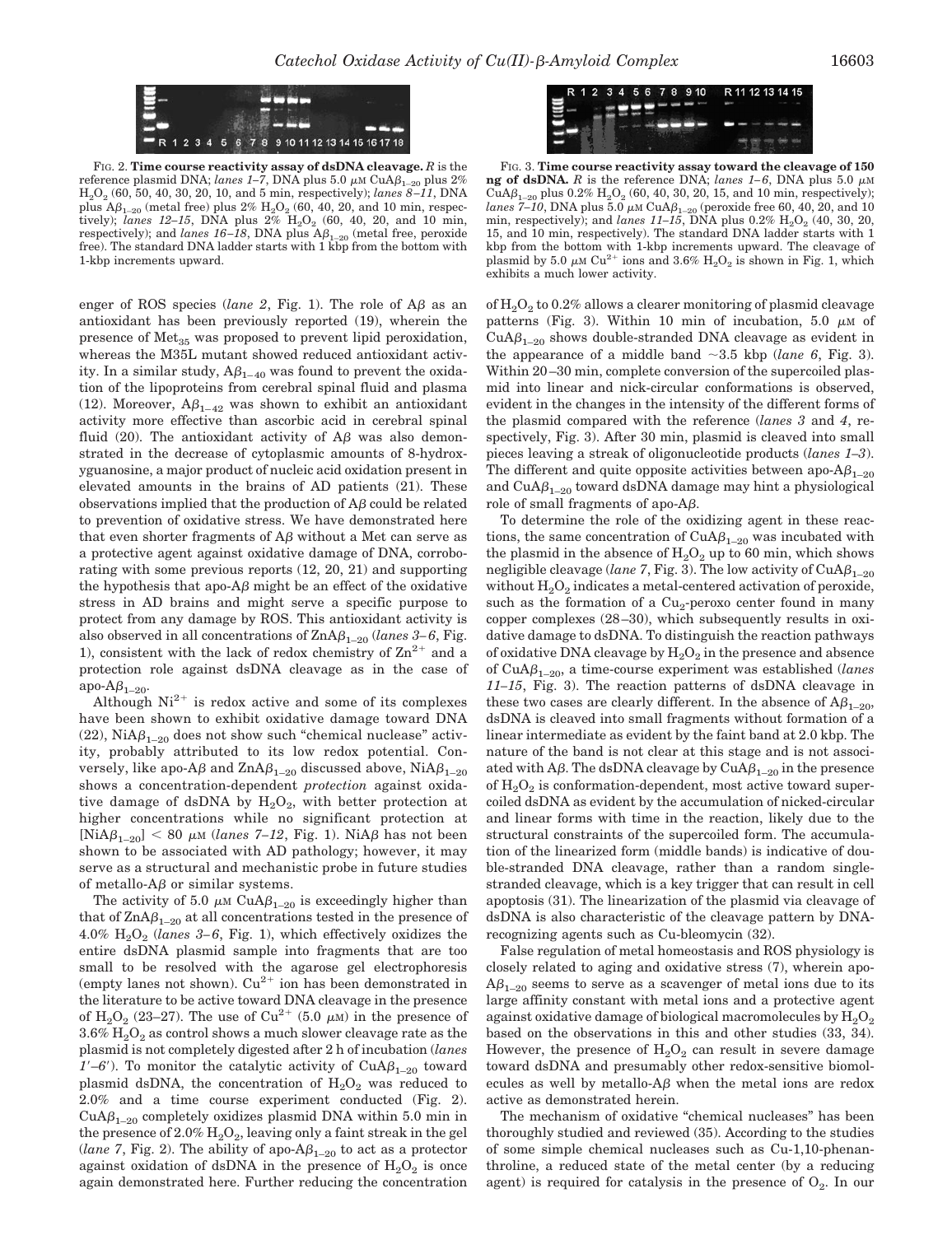

FIG. 4. **Effect of peroxide concentrations on the rate of THB oxidation in the presence of 7.5**  $\mu$ M of  $\text{CuA}\beta_{1-20}$  in the presence of **1.6 (0), 3.2** (0), **16.2** ( $\Box$ ), **32.3** ( $\blacktriangledown$ ), **64.6** ( $\Diamond$ ), and **70.0** ( $\triangle$ ) mM  $H_2O_2$ **(HEPES buffer of 100 mM at pH 7.0 and 25.0 °C).** The *dotted line* is CuA $\beta_{1-16}$  in the presence of 16.2 mm  $H_2O_2$ . The *inset* shows the first order rate constant  $k_{\text{cat}}$  as a function of hydrogen peroxide, wherein the *solid trace* is a fitting of the data to the Hill equation by taking into consideration of an activity at  $0\%$  H<sub>2</sub>O<sub>2</sub>.

experiments, however, the absence of a reducing agent to convert  $Cu^{2+}$  to  $Cu^{+}$  and the use of  $H_{2}O_{2}$  as the oxidation agent suggest a different oxidative pathway. Moreover, the free radical scavenger (36) Me<sub>2</sub>SO did not inhibit the reaction, suggesting the absence of free radicals to induce the oxidative damage. On the basis of the results shown here, we propose a peroxobridged dinuclear Cu<sup>2+</sup> active center for CuA $\beta_{1-20}$  as observed in a number of dinuclear chemical model systems (28) and in catechol oxidase, tyrosinase, and hemocyanin (37, 38). The nature of this transient peroxo-bridging species and its attack on the substrates, although thoroughly studied, still has key mechanistic questions to be answered, such as the true structure of reaction intermediates, the role of substrate in the reaction mechanism, rate determining steps in catalysis, and specificity of metal cofactor for the function of enzymes like catechol oxidase, tyrosinase, peptidylglycine monooxygenase, methane monooxygenase, fatty acid desaturase, and ribonucleotide reductase (39–41). It has been proposed that substrate accessibility in the active site after  $O_2$  binding plays a key role in the action of these proteins (39, 42). Consequently, a reversible  $O<sub>2</sub>$  binding has been demonstrated in hemocyanin because of the lack of substrate accessibility, wherein bulky substrates such as aromatic systems and the ribose moiety of DNA may not easily gain access to the  $O_2$ -binding active center of the proteins. However, studies of catechol oxidase and tyrosinase have shown the production of hydroxylated phenols and *ortho*quinones, reflecting that substrates bind directly to the dinuclear peroxo-Cu<sub>2</sub> active center, which enables a direct attack on the substrates by the peroxo unit (29, 30, 43).

*Kinetics and Mechanism of Oxidative Catalysis by CuA—*To gain further insight into the mechanism for the oxidation activity of CuA $\beta_{1-20}$  and its interaction with  $H_2O_2$ , the catechol analogue 1,2,3-trihydroxylbenzene (THB) was utilized to provide detailed kinetic information owing to its easily accessible oxidation state, which also has been utilized for investigation of oxidative activities of metal complexes (44). The oxidation rate of THB by 7.5  $\mu$ M CuA $\beta_{1-20}$  was determined at different values of [THB] in the presence of  $H<sub>2</sub>O<sub>2</sub>$  at various concentrations (Fig. 4), which reached saturation at high THB concentrations. This saturation pattern suggests a possibility of metal-centered pre-equilibrium kinetics. The rate law for this reaction mechanism can be expressed as in Equation 1,

$$
V_0 = v_{\text{background}} + \frac{k_{\text{cat}}[\text{CuA}\beta][\text{THB}]}{K_{\text{app}} + [\text{THB}]} \tag{Eq. 1}
$$

assuming that the concentration of the intermediate THB·CuA $\beta_{1-20}$  complex is much lower than that of the unbound THB in which  $K_{\text{app}} = (k_{-1} + k_{\text{cat}})/k_1$  is the virtual dissociation constant, and  $k_1$  and  $k_{-1}$  are the rate constants for the formation and dissociation, respectively, of the THB $\text{CuA}\beta_{1-20}$  complex. The data can be well fitted to Equation 1, yielding  $k_{\text{cat}} =$  $0.00767$  s<sup>-1</sup> and  $K_{app}$  = 1.67 mm, and a second-order rate constant  $k_{\text{cat}}/K_{\text{app}}$  of 4.59  $\text{M}^{-1}$  s<sup>-1</sup> for the reaction in the presence of 16.0 mm  $(0.0544\%)$  H<sub>2</sub>O<sub>2</sub>. This represents a 724-fold increase in terms of the first-order rate constant when compared with the auto-oxidation of THB under the same reaction conditions in the absence of  $\mathrm{CuA}\beta_{1-20}$  (determined to be  $k_0=$  $1.06\times 10^{-5}$  s $^{-1}$  ). A plot of  $k_{\mathrm{cat}}$  as a function of  $[\mathrm{H}_{2}\mathrm{O}_{2}]$  from Fig. 4 shows that  $k_{\text{cat}}$  reaches a plateau at high  $H_2O_2$  concentrations (*inset*, Fig. 4). However, the  $k_{\text{cat}}$  value does not reach zero at  $0\%$  H<sub>2</sub>O<sub>2</sub>, which is higher than  $k_0$  of the auto-oxidation of the substrate. The oxidation reaction in the absence of  $H_2O_2$  was further explored and discussed in a later section below. The plot seems slightly sigmoidal, which indicates a possible presence of either a consecutive or a cooperative binding of  $H_2O_2$  to the active center. Because catechol oxidation involves 2-electron transfer, which matches the two-electron reduction of  $H<sub>2</sub>O<sub>2</sub>$  to yield two oxides, a consecutive mechanism is not fundamentally necessary for the reaction to take place. The data were fitted to the Hill equation (*inset*) to extract the Hill coefficient  $\theta$  of 2.09 and  $k_{\mathrm{cat}}$  value of 0.00731 s $^{-1}$  at 0%  $\mathrm{H}_2\mathrm{O}_2$  (close to the value of  $0.0065$  s<sup>-1</sup> directly measured in the absence of exogenous  $H_2O_2$  discussed later), indicative of the presence of weak cooperativity and  $H_2O_2$ -independent oxidative catalysis. Interestingly, the smaller fragment  $CuA\beta_{1-16}$  showed more than 4-fold higher  $k_{\text{cat}}$  of 0.0340 s<sup>-1</sup> for the reaction with the same concentration of  $H_2O_2$  (Fig. 4). However, its catalytic efficiency is only twice higher than the larger fragment in  ${\rm terms~of~the~second~order~rate~constant}$   $k_{\rm cat}/K_{\rm app}^{'}$  ( $10.5$   ${\rm M}^{-1}$   ${\rm s}^{-1}$ ), which suggests a participation of the last four C-terminal hydrophobic residues (LVFF) in the reaction pathway. The hydrophobic C terminus may influence substrate binding and product release as reflected by the higher  $K_{\text{app}}$  and  $k_{\text{cat}}$  values for  $CuA\beta_{1-16}$  ( $K_{app}$  = 3.23 mm). This observation suggests that the C terminus is able to influence THB binding and/or a transition-state conformational change that affects both the binding of THB and the turnover of the reaction.

It has previously been documented that  $H_2O_2$  and other ROS generated by metallo-A $\beta$  may play a role in the pathology of AD (33, 34, 45). Because the local concentration of metallo-A $\beta$  in an AD brain can reach sub-millimolar range (8), the above observation implies that a significant rate acceleration in redox reactions can be expected at a location where  $H_2O_2$  is produced. This rate enhancement in the brains of AD patients can be metabolically catastrophic. In the studies shown here, we have further specified the fate of  $H_2O_2$  in metallo-A $\beta$ -associated redox reactions.

To further analyze the role of  $H_2O_2$  in the reaction pathway, a saturation profile was constructed with a fixed amount of the substrate THB at 6.0 mM. Under such conditions, the reaction reaches plateau at  $[H_2O_2]$  near 70.0 mm or 0.238% (Fig. 5). The results can be well fitted to a preequilibrium kinetics (Equation 2). This kinetics further corroborates a metal-centered mechanism.

$$
V_0 = v_{\text{background}} + \frac{k_{\text{cat}}[\text{CuA}\beta][\text{H}_2\text{O}_2]}{K_{\text{capp}} + [\text{H}_2\text{O}_2]}
$$
(Eq. 2)

The rate of acceleration against the background oxidation of THB under the same conditions in the presence of  $[H_2O_2]$  is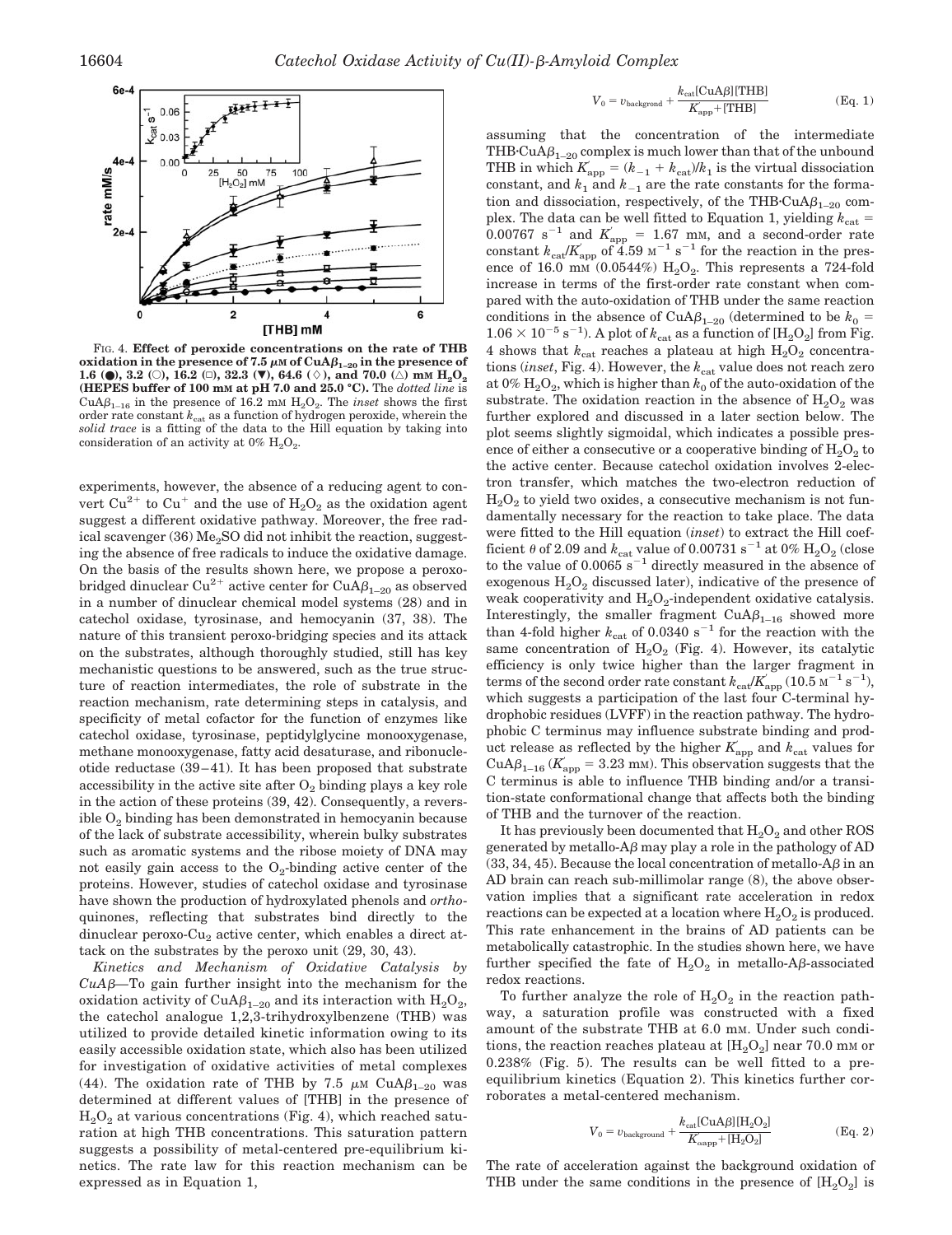

FIG. 5.  $\mathbf{H}_2\mathbf{O}_2$  saturation profile of  $\mathbf{CuA}\beta_{1-16}$  ( $\odot$ ) and  $\mathbf{CuA}\beta_{1-20}$  ( $\bullet$ ) activity at a fixed [THB] of 6.0 mM (HEPES buffer of 100 mM at **pH 7.0 and 25.0 °C).** The *inset* shows that  $Me<sub>2</sub>SO$  (*DMSO*,  $\odot$ ) and mannose  $($   $)$  do not inhibit the oxidation of THB by CuA $\beta$ .

 $\sim$  6000-fold (background rate constant measured to be  $k_0$  =  $1.14 \times 10^{-5}$  s<sup>-1</sup>) with  $k_{\text{cat}} = 0.066$  s<sup>-1</sup> and  $k_{\text{cat}}/K_{\text{app}} = 37.2$  M<sup>-1</sup>  $s^{-1}$ . The hydrophobicity at the C terminus does not affect the binding of  $H_2O_2$  as reflected by the similar apparent virtual dissociation constant  $K_{\text{app}}$  between CuA $\beta_{1-20}$  and CuA $\beta_{1-16}$ (17.3 and 16.6 mm, respectively). Qualitatively, because the  $k_{\text{cat}}$ value is small, the  $K_{\text{app}}$  value is expected to be closer to the dissociation of the  $CuA\beta$ -THB complex. The binding of each  $H<sub>2</sub>O<sub>2</sub>$  molecule thus may have a large dissociation constant, suggesting that formation of the intermediate Cu-peroxo active center is not favorable under the experimental conditions, which may well be the rate-determining step. This result corroborates with chemical model studies of catechol oxidase and tyrosinase in that a dinuclear Cu-peroxo intermediate is often short-lived and thermodynamically unstable (29, 30, 46).

Because the involvement of free radicals in the redox chemistry of metallo- $\Delta \beta$  had been implicated in previous reports (8), different amounts of  $Me<sub>2</sub>SO$  and mannose, two common scavengers for superoxide free radical and hydroxyl free radical (36, 47) were added to the reaction solution separately with saturating concentrations of  $H_2O_2$  and THB. No noticeable effect on the reaction rates was observed under the experimental conditions (Fig. 5, *inset*), corroborating what was observed in the plasmid DNA cleavage study discussed above. However, this does not discount possible free radical generation, because the free radicals may well be metal-centered and free-radical oxidation in solution may not be the predominant pathway in the oxidation of THB catalyzed by  $CuA\beta_{1-20}$ . We have established here a metal-centered oxidative catalysis by  $CuA\beta_{1-20}$  and  $CuA\beta_{1-16}$  that cannot only generate  $H_2O_2$  as noted previously (45) but also activate  $H_2O_2$  for possible oxidation of biomolecules,<sup>2</sup> clearly demonstrating the fate of  $H_2O_2$  in this ADrelated system.

Because both  $H_2O_2$  and THB can interact with the metal center and are considered "substrates" for  $CuA\beta$ , it is imperative to further narrow down the mechanism about how these two substrates interact individually with the metal center. For this purpose, the redox indicator 3-methyl-2-benzothiazolinone hydrazone was used to probe the oxidation product of THB *in the absence of*  $H_2O_2$ *.* 3-Methyl-2-benzothiazolinone hydrazone is a common indicator used in catechol oxidase assay that forms a red adduct with the *o*-quinone products instantaneously (17). The rate for the oxidation of a catechol into its corresponding *o*-quinone can thus be easily monitored colorimetrically as the oxidation is the rate-limiting step. The rate for the oxidation of



FIG. 6. **Hanes analysis of the kinetic data from Fig. 4.** The plots in *A* yield the apparent virtual dissociation constant for THB. The re-plot of the slope and *y*-intercept from *A versus*  $1/[H_2O_2]$  reveals (in *B*) true dissociation constants for THB (0.41 mM) and  $H_2O_2$  (17.3 mM) in a bi-substrate reaction.

THB by CuA $\beta_{1-20}$  in the absence of  $\mathrm{H}_{2}\mathrm{O}_{2}$  as a function of [THB] is not linear, which can be well fitted to pre-equilibrium kinetics to give  $k_{\text{cat}} = 0.0065 \text{ s}^{-1}$  (consistent with the value at 0%)  $H_2O_2$  obtained from the  $k_{cat}$  *versus* [H<sub>2</sub>O<sub>2</sub>] plot, Fig. 4, *inset*) and  $K_{\text{app}}$  = 2.0 mm. The first order rate acceleration of THB oxidation here is 650-fold with respect to the auto-oxidation (*i.e.*  $k_{\text{cat}}/k_o$ ;  $k_o$  was measured to be  $1.06 \times 10^{-5} \text{ s}^{-1}$ ). This oxidative reaction is much less significant in terms of rate acceleration than that in the presence of a saturating amount of  $H_2O_2$  described above. Here, THB is possibly oxidized by CuA $\beta$  in form of a dinuclear Cu<sup>2+</sup> center via 2-electron transfer to afford  $2Cu<sup>+</sup>$  and *o*-quinone product. The reduced  $2Cu<sup>+</sup>$  in turn can bind  $O_2$  to form a dinuclear  $Cu^{2+}$ -peroxo center and follow the catalytic pathway as the CuA $\beta$ /H<sub>2</sub>O<sub>2</sub> system discussed above.

Because a bi-substrate mechanism was implied from our results (*i.e.* both THB and  $H_2O_2$  show saturation), further analysis of the data was performed. The Hanes analysis was used to minimize the error across the concentration range (Fig. 6A) (48). The virtual dissociation constant  $K_{\text{app}}$  for both substrates cannot be resolved only from the primary nonlinear fitting without analyzing their combined effects (49). It is thus important to determine the rates at varying amounts of  $H_2O_2$ when holding THB constant and *vice versa*. The data in Fig. 4 were fitted to a two-substrate random-binding mechanism according to Equation 3 (Fig. 6*A*) (48),

$$
\frac{[{\rm THB}]}{V_0} = \frac{(1 + (K'/{\rm [H_2O_2]}))}{V_{\rm max}} \, [{\rm THB}] + \frac{K_{\alpha}}{V_{\rm max}} (1 + (K_i\,/\,[{\rm H_2O_2]})) \eqno ({\rm Eq.~3})
$$

wherein the binding of THB and  $H_2O_2$  to  $CuA\beta_{1-20}$  was assumed to be random and in rapid-equilibrium with a subsequent ordered product release. Under these conditions, a simple conversion to a secondary plot of the slope  $(1/V_{\text{max}})$  and the *y*-intercept  $(K_{\text{app}}'V_{\text{max}})$  obtained from Fig. 6*A versus*  $1/[H_2O_2]$ yields  $K'$  and  $K'_{\alpha}$ , the true values for the virtual dissociation of THB and  $H_2O_2$ , respectively, and the product inhibition constant *Ki* (Fig. 6*B*). Moreover, if any cooperativity is present in this bi-substrate reaction mechanism, it would be revealed by the ratio of  $K_{\text{app}}/K'$ . For a random equilibrium mechanism a ratio of  $K_{\text{app}}/K$  between 1 and 5 would suggest small cooperativity (49). In the oxidative catalysis by  $\text{CuA}\beta_{1-20}$ , the  $K_{\text{app}}/K'$ ratio is 2.85 for THB oxidation and  $K_{\alpha \text{app}}^{\dagger}/K_{\alpha}^{\dagger}$  is 1.62 for  $\dot{H}_2 O_2$ , which indicates small cooperativity. It is important to note that based on the data alone it is difficult to distinguish between an ordered sequential-binding mechanism and the mechanism herein proposed (48). However, a random equilibrium phase is

<sup>2</sup> Preliminary results from our studies show effective oxidations of a few catecholamines by CuA $\beta$  in the presence of  $H_2O_2$ .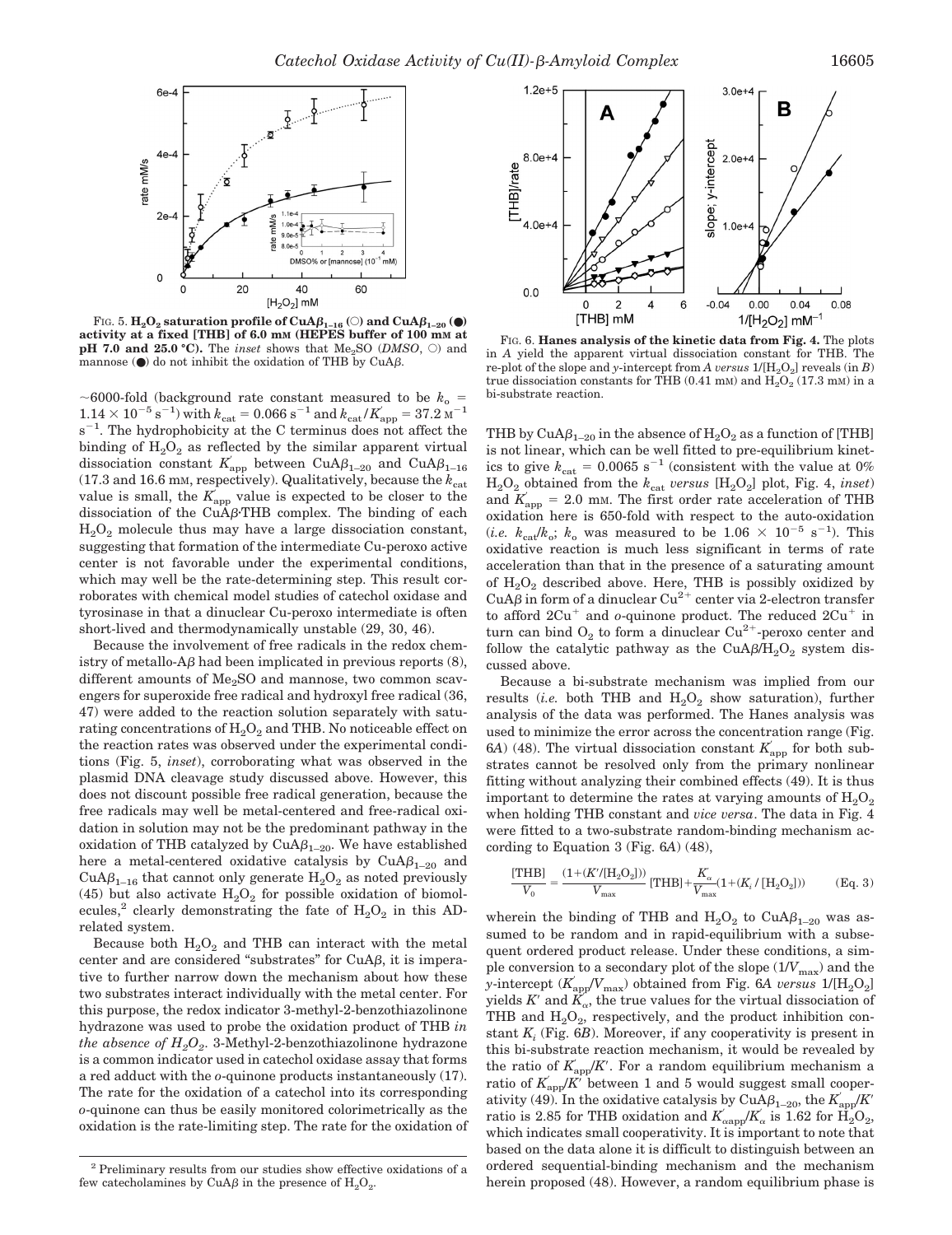

FIG. 7. **Proposed mechanism for the**  $ox$ **idation**  $o\bar{f}$  THB by CuA $\beta$  in the **presence (***steps A–D***) and absence of**  $H<sub>2</sub>O<sub>2</sub>$  (*steps F–H* and *B–D*). The production of  $H_2O_2$  under reduction conditions (*step E*) is also consistent with this mechanism.

a sound assumption, because both THB and  $H_2O_2$  can interact with the metal centers separately.

In our proposed reaction mechanism, only when both THB and  $H_2O_2$  substrates bind to the metal-center can productive turnover be observed with second-order rate constants of 8.66 and 15.6  $\text{M}^{-1}$  s<sup>-1</sup> for the oxidation of THB by CuA $\beta_{1-20}$  and CuA $\beta_{1-16}$ , respectively, in the presence of  $H_2O_2$  (whereas molecular  $O_2$  serves as the second substrate in the absence of  $H<sub>2</sub>O<sub>2</sub>$ ). This pathway differs from the previously proposed mechanism in the redox cycling of metallo- $\mathcal{A}\beta$  wherein the presence of the thioether group of Met<sup>35</sup> was accounted for the reduction of the metal center (19). The results presented here indicate substrate-mediated reduction of the metal center (because Met is absent in the studies) as well as oxidation of the substrate by metal-activated  $H_2O_2$ . However, our data do not discount the possibility of the involvement of Met in the reductive pathway in  $A\beta_{1-40/42}$ . Regardless, the redox chemistry of  $CuA\beta$  presented here shows an important mechanism for possible destructive actions in Alzheimer's disease.

Taken together, the metal-centered redox cycle of  $CuA\beta$  action in this study seems to match the mechanism of the dinuclear Cu-containing catechol oxidase, wherein the oxidation of the substrate takes place both in the presence and absence of  $H_2O_2$  (37, 38). Because the oxidation of catechols is a two-electron transfer process, the involvement of a dinuclear copper center is thus a preferred pathway as in the case of the enzyme. In the presence of THB and  $H_2O_2$ , the dinuclear  $\mu$ - $\eta^2$ :  $\eta^2$ -peroxo-Cu<sub>2</sub><sup>2+</sup>-THB transition state is eventually formed by assembling two metal centers together via the bridging peroxo (Fig. 7, *steps A–C*) as in the case of many mononuclear  $Cu^{2+}$ complexes (28–30), which is followed by 2-electron transfer from the bound catechol to the bound peroxide (likely through the metal center) to yield  $Cu_2^{2+}-\mu$ -OH and *o*-quinone to complete a catalytic cycle (*step D*). Here, the dinuclear centers  $\mathrm{oxy-Cu}^+_{2}$   $\mu$ - $\eta^2$ ,: $\eta^2$ -peroxo-Cu $^{2+}_{2}$   $\mu$ - $\eta^1$ ,: $\eta^1$ -peroxo-Cu $^{2+}_{2}$ , and ( $\mu$ - $\exp(2\pi)^{2-\text{Cu}_2^{3+}}$  (B) are isoelectronic (29, 30) and were not distinguishable in our study. In the absence of  $H_2O_2$ , the oxidation of the bound THB is achieved by 2-electron transfer to the dinuclear  $\text{Cu}_2^{2+}$  center to yield  $\text{Cu}_2^+$  (*steps F* and *G*), which is followed by  $O_2$  and THB binding to regenerate the  $\mu$ - $\eta^2$ : $\eta^2$ peroxo-Cu<sub>2</sub><sup>+</sup>-THB transition state (*steps H*, *B*, and *C*). The binary and the ternary complexes then follow the same pathway as the case in the presence of  $H_2O_2$  for another turnover.  $H<sub>2</sub>O<sub>2</sub>$  is also generated according to this mechanism under reducing and acidic conditions (*steps E* and *I*), which have been previously observed (45) and can serve as a competing reaction pathway toward the oxidation of catechols (*steps C* and *D*).

*Metal Binding and Structure—*Detailed information about the metal-binding ligands and geometry of the metal site is needed to gain further insight into the metal-centered redox chemistry and to elucidate any structure-function correlation important for the action of metallo- $A\beta$ . Because activity is an excellent probe for monitoring reaction mechanism, it is thus chosen as a probe for the determination of the metal-binding stoichiometry of metallo-A $\beta$ . Upon introduction of Cu<sup>2+</sup> to A $\beta$ , oxidative activity can be measured as described above. It is evident from the data that metal binding reaches saturation at slightly above 1:1 ligand-to-metal ratio (Fig. 8). Despite a previous electron paramagnetic resonance study that indicates the binding of two  $Cu^{2+}$  ions to A $\beta$  (50), our result indicates the active species is a 1:1  $CuA\beta$  complex. Both a non-cooperative binding equilibrium (a quadratic pattern) and a cooperative equilibrium (a sigmoidal pattern) were used to fit the data. It is evident from the fitting that the shorter  $CuA\beta_{1-16}$  fits equally well to both binding patterns with a metal-to-ligand stoichiometry of 1 to 1, whereas  $CuA\beta_{1-20}$  seems to fit better the cooperative binding pattern. The binding of  $Cu^{2+}$  to  $A\beta_{1-16}$  gives a Hill coefficient  $\theta$  of 1.94, whereas the binding to  $A\beta_{1-20}$  shows a higher cooperativity with  $\theta$  of 3.27. This result is consistent with previous reports of cooperative metal binding to the entire  $\Delta\beta$  determined on the basis of quantitative precipitation (51). The results presented here further indicate the presence of cooperativity in the oxidative activity as well as metal binding. The higher C-terminal hydrophobicity of  $A\beta_{1-20}$  may influence intermolecular interactions, resulting in a more apparent cooperativity. The data were also analyzed to determine whether or not there were possible inactive dimer conformations of this metallopeptide by plotting activity as function of the square root of metal ion concentration as previously described (52). However, the data do not reflect the existence of such equilibrium in this reaction pathway, adding supporting evidence to the dinuclear metal-centered redox mechanism herein proposed. Dissociation constants  $(K_d)$  for metal binding to A $\beta$  can be extrapolated from both fits with values of 3.96 and 4.30  $\mu$ M for CuA $\beta_{1-16}$  and CuA $\beta_{1-20}$ , respectively. Because activity serves as the probe here, the values obtained above are thus the intrinsic dissociation constants attributable to the active  $CuA\beta$  complexes and are not affected by coagulation equilibrium for  $A\beta$ . The intrinsic dissociation constant for metal binding in $\mathrm{CuA}\beta_{1-40}$  is likely to be in the same range of  ${\sim}4$   $\mu\text{m}$  for  $CuA\beta_{1-20}$  and  $CuA\beta_{1-16}$  owing to their probably similar metalbinding configuration. Indeed, dissociation constants in the range of  $\sim$ 0.1  $\mu$ M for CuA $\beta_{1-28}$  and  $\sim$ 2  $\mu$ M for CuA $\beta_{1-40}$  and CuA $\beta_{1-42}$  were determined with ligand competition (50) and direct fluorescence measurement (53). An apparent dissociation constant  $K_d$ app of 0.50 pm for Cu<sup>2+</sup> binding toA $\beta_{1-40}$  was determined based on the formation of  $CuA\beta_{1-40}$  coagulates (51), which can be dissected into the intrinsic metal dissociation constant  $K_{\text{Cu}}$  of  $\sim$  4  $\mu$ M, and the dissociation constant of CuA $\beta_{1-40}$  coagulates  $K_{\rm co} \sim 0.13$   $\mu$ M (*i.e.*  $K_d$ app =  $K_{\rm Cu} \times K_{\rm co}$ ).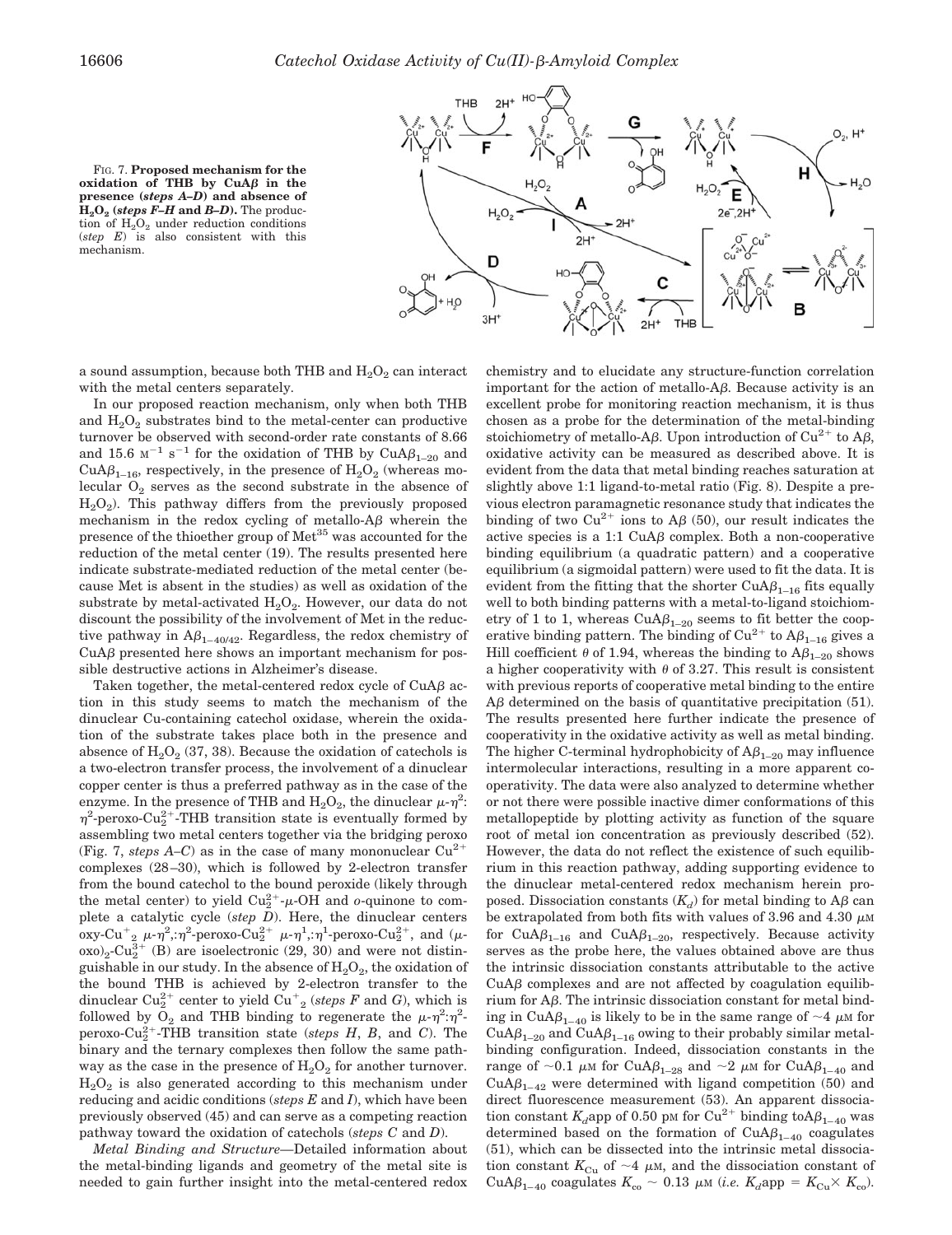

FIG. 8.  $Cu^2$  **titration to A** $\beta_{1-20}$  (A) and  $A\beta_{1-16}$  (O) monitored with **their oxidation activities (100 mM HEPES buffer at pH 7.0 and 25.0 °C).** The *dotted curves* show the best fittings to a non-cooperative  $M+L \rightleftharpoons ML$  equilibrium. *Solid curves* are the nonlinear fittings to the Hill equation, which yield Hill coefficients of 1.94 and 3.27 for Cu<sup>2</sup> binding to  $A\beta_{1-16}$  and  $A\beta_{1-20}$ , respectively.

The much smaller apparent dissociation constant of 6.3 am for  $Cu^{2+}$  binding to  $A\beta_{1-42}$  would thus afford the dissociation constant of  $CuA\beta_{1-42}$  coagulates in the range of 1.6 pm. A recent report indicates that trace amounts of metal ions can significantly affect  $\overline{AB}$  coagulation (54); it is thus suspected that the dissociation constants may be underestimated based on the coagulation. We report herein a direct and reliable means for the determination of metal binding to soluble  $\overrightarrow{AB}$ fragments that is not complicated by the formation of the coagulation as previously observed (51) that can be influenced by other factors, such as trace amount of metal ions (54).

To further investigate the metal-coordination environment, the electronic spectrum of  $CuA\beta_{1-20}$  was obtained (Fig. 9). The spectrum reveals a typical type-2 copper center with *d*-*d* transitions showing  $\lambda_{\text{max}}$  at 610 nm (107  $\text{M}^{-1}$  cm<sup>-1</sup>), clearly distinguishable from the near IR absorption at 820 nm for aqueous  $Cu<sup>2+</sup>$  solutions. This absorption is consistent with that of the "CuH<sub>2</sub>L" species of acetyl- $A\beta_{1-16}$  with three coordinated His side chains in a potentiometric study  $(55)$  (617 nm and 117  $\text{M}^{-1}$ ) cm<sup>-1</sup>) and another report (50) (610 nm and  $\sim$  50  $\text{M}^{-1}$  cm<sup>-1</sup>, which seems to be an absorptivity that is too low (56)). This result agrees well with a tetragonally distorted octahedral environment caused by the Jahn-Teller effect (56, 57) for the *d*<sup>9</sup>  $Cu^{2+}$  in  $CuA\beta_{1-20}$ . Upon addition of more than one equivalent of metal, the spectrum does not change. This is consistent with the results when activity was used as the probe to monitor metal binding (Fig. 8), wherein one equivalent  $Cu^{2+}$  is determined to bind to one peptide. It is also worth noting that there are no intense transitions in the near-UV range that can be possibly assigned to Tyr-to- $Cu^{2+}$  charge-transfer transitions.

The metal coordination chemistry was also investigated by the use of  $Co^{2+}$  as an NMR probe.  $Co^{2+}$  has been well demonstrated to be an excellent probe for the investigation of metalbinding sites in a number of metalloproteins, including zinc and copper proteins (58, 59). Although  $A\beta_{1-20}$  has four additional hydrophobic amino acids on the C terminus, the conformations of the two peptides in  $d_6$ -Me<sub>2</sub>SO are similar as they show nearly identical <sup>1</sup>H NMR spectra (Fig. 10). The signals due to <sup>17</sup>LVFF<sup>20</sup> side chains in  $A\beta_{1-20}$  are clearly observed when compared with the spectrum of  $A\beta_{1-16}$ , wherein LV are seen at  $\sim 0.6$  ppm and FF  $\sim 7.2$  ppm. This similarity reflects their similar configuration. There are two solvent-exchangeable signals in the range of 14–16 ppm (imidazole N-H signature chemical shifts (60)) with a 1:2 ratio in intensity, corresponding to the three His side chains (*insets*, Fig. 10). Upon  $Co<sup>2+</sup>$  titration, the intensities of these solvent-exchangeable His-imidazole signals gradually decreased, which was accompanied by the appearance of three far-downfield paramagnetically shifted signals in the region of 40–80 ppm as shown here for  $A\beta_{1-20}$  (Fig. 10*C*). These far-shifted signals are also solvent-



FIG. 9. **Electronic spectra of**  $A\beta_{1-20}$  **with 0.5 equivalents (***solid***)** *trace***) and 1.0 equivalent Cu2**- **(***dashed trace***) referenced against**  $\mathbf{apo}\text{-}\mathbf{A}\boldsymbol{\beta}_{1-20}$  (100 mm **HEPES** buffer at pH 7.0). The *dotted trace* is the difference spectra of 1.4 and 1.0 equivalents of Cu<sup>+2</sup> in  $A\beta_{1-20}$ , showing no further increase in the *d*-*d* transition after the binding of one equivalent of  $Cu^{2+}$ .



FIG. 10. **<sup>1</sup>H NMR spectra of**  $A\beta_{1-20}$  **(***A***) and**  $A\beta_{1-16}$  **(***B***) in**  $d_6$ **-Me2SO.** The *insets* show the imidazole N-H solvent-exchangeable signals of His, which disappear upon addition of a drop of  $D<sub>2</sub>O$  (remain intact with same amount of  $H_2O$ ). These signals disappear upon addition of paramagnetic  $Co^{2+}$ , with concomitant appearance of three solvent-exchangeable hyperfine-shifted signals in the far-downfield region as shown here for Co-A $\beta_{1-20}$  (*C*). The signals with *asterisks* in *A* and *B* are due to Tyr ring protons, which remain the same upon  $Co^{2+}$  binding.

exchangeable and correspond to the chemical shift of the solvent-exchangeable signal of a paramagnetic  $Co<sup>2+</sup>$ -bound imidazole group of a histidine residue (which cannot result from dipolar shift of unbound His residues, because the octahedral  $Co<sup>2+</sup>$  center is expected not to possess magnetic anisotropy) as observed in many  $Co^{2+}$ -substituted metalloproteins (58). These three solvent-exchangeable NH signals further confirms the involvement of all three histidine residues in  $A\beta_{1-20}$  for metal binding, consistent with previous Raman spectroscopic studies (10), and is indicative of the absence of a bridging histidyl imidazole (in contrast to what has been previously suggested (10, 13)), which would result in the loss of an imidazole NH signal. Tyr<sup>10</sup> was suggested to be a possible ligand for  $Cu^{2+}$  and  $Fe<sup>3+</sup> binding (10, 13, 61), but was suggested not to be a ligand$ in other studies (55). The <sup>1</sup>H NMR signals of  $\text{Ty}^{\text{10}}$  (the two doublets with *asterisks* centered at  $\sim 6.7$  ppm in Fig. 10) do not show any noticeable change upon the addition of the paramagnetic  $Co^{2+}$  ion. The binding of a Tyr-phenol group to  $Co^{2+}$  is expected to exhibit paramagnetically shifted <sup>1</sup>H NMR signals of the bound phenol group outside the diamagnetic region as previously observed (62). This indicates that this Tyr is not a metal-binding ligand, consistent with the lack of charge-trans-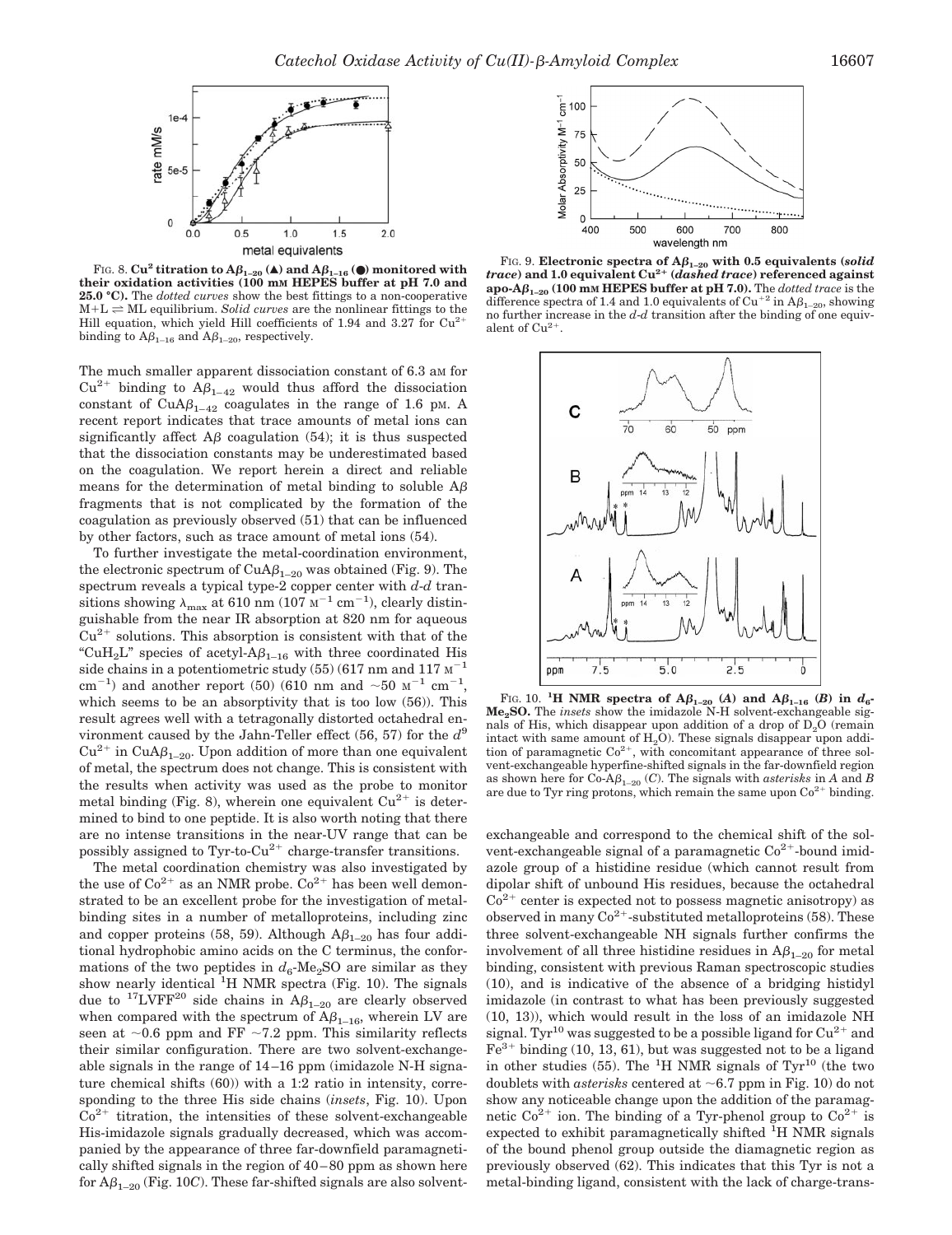

FIG. 11. **Proposed metal coordination and solution structure** of  $CuA\beta_{1-16}$  in a relaxed-eye stereo view based on NMR study of **Co2 binding and molecular mechanics calculations.** According to the molecular mechanical calculations both the two-histidine (His<sup>13</sup>/ His14) and three-histidine binding patterns are stable, whereas NMR study suggests the latter binding pattern. The *dotted lines* are H-bonds, which may prevent further bending of the peptide to allow the binding of the N terminus to the metal as recently reported (50).

fer transitions for a possible  $Tyr$ -Cu<sup>2+</sup> binding as described above. Our results also do not support the binding of the Nterminal amino group to the metal as previously suggested (50). This binding mode for paramagnetic  $Co<sup>2+</sup>$  would show far upfield-shifted  $NH_2$  signal(s), a downfield-sifted  $C_\alpha H$  proton, and slightly upfield-shifted  $C_{\beta}H_2$  protons owing to spin polarization, which were not observed. Moreover, molecular mechanical calculations also did not support such binding (discussed below).

Molecular mechanical calculations have been applied to determine the structure of  $A\beta_{1-16}$  and its metal-binding domain. The energies for different metal-binding modes have been calculated by the use of the MM3 force field and a simulated water droplet to solvate the peptide. Binding of  $Cu^{2+}$  to His<sup>13</sup> and  $His<sup>14</sup>$  yields the lowest energy of  $-385$  kcal/mol as compared with all other possible binding modes in the peptide. The binding to all three His side chains yields a distorted octahedral geometry (with three open coordination sites presumably occupied by water molecules) and a slightly higher energy at  $-363$ kcal/mol (Fig. 11). The energy difference between these two metal-binding modes may be low enough to be easily overcome at room temperature. Extensive H-bonding are observed in this calculated structure, particularly Glu<sup>3</sup>-Arg<sup>5</sup>-Asp<sup>7</sup> H-bonding interactions may stabilize the structure to a great extent (*dotted lines* in Fig. 11). The energies for  $Cu^{2+}$  binding to  $His^{6/13}$ and His $^{6/14}$  are much higher at  $-125$  and  $-210$  kcal/mol, respectively, and are not likely to be the metal binding modes for A. A histidine-bridged dimer form of the peptide previously proposed (13) was also calculated, which gave an unacceptably high overall energy of  $52,500$  kcal/mol. The binding of  $Tyr^{10}$ along with the histidine residues is also highly unfavorable, which puts undue stress on the phenol ring causing it to pucker and the peptide backbone to distort, with a high overall energy of 570 kcal/mol. The recently suggested N-terminal binding mode (50) (along with the binding of the three histidines) has also been calculated to give an unfavorable overall energy of 147 kcal/mol. Because  $Cu<sup>+</sup>$  can easily adopt a trigonal coordination sphere (57), a calculation with a fixed trigonal coordination was performed that yielded an energy of  $-318$  kcal/mol. The low energy difference between octahedral and trigonal geometries rationalizes the redox cycle of the copper center in the catalysis of catechol oxidation. The binding of the three His side chains to the metal renders one side of the metal center to have an open coordination sphere which can possibly bind  $H_2O_2$  or  $O_2$  to form the peroxo-bridging dinuclear center described above.

*Concluding Remarks—*The results presented here have added further insight and support to the structure and chemistry of metallo- $A\beta$  which may assist better understanding of the neuropathology of Alzheimer's disease. A complete redox cycle for the action of  $CuA\beta$  has been proposed from the kinetic studies that is consistent with the mechanism proposed for the dinuclear copper catechol oxidase. The results in this report, however, do not resolve the cause/effect debate about the role of  $\Delta\beta$  in AD, but add more information to the chemistry of metallo- $\Delta\beta$ . As a cause for AD, we have shown and quantified redox chemistry of  $CuA\beta$  that can serve as a catalyst both in the absence and presence of  $H_2O_2$  to cause severe oxidative damages in the brains of AD patients. As an effect of AD,  $\Delta\beta$  can be reasoned to be present as a regulator toward metal ion homeostasis due to its considerable metal affinities and its protective property toward oxidative DNA damage in the absence of  $Cu^{2+}$ . In the latter case, abnormal homeostasis of redox-active metal ions can leach the metal ions to yield metallo- $A\beta$ , which can undergo redox destruction of biomolecules. We have presented data to revise the redox chemistry of the methionine-centered hypothesis by showing a metal-centered catalysis as a significant contribution to the oxidative damage in the pathology of the neurodegenerative AD. The fate of  $H_2O_2$  generated by  $CuA\beta$  in the presence of a reducing agent previously observed or an electron-donating substrate shown here has also been established and quantified with exogenous addition of this oxidant. Further studies currently under way that focus on the structure-activity relationship of metallo- $A\beta$  are expected to shed light on the roles of metal ions and  $A\beta$  in AD and hopefully will provide useful information for treatment and prevention of Alzheimer's disease.

*Acknowledgments—*We also thank Dr. Brian Livingston for providing the plasmid and Dr. Ted Gauthier for the syntheses of the peptides in this research.

## REFERENCES

- 1. Paik, S. R., Shin, H. J., Lee, J. H., Chang, C. S., and Kim, J. (1999) *Biochem. J.* **340,** 821–828
- 2. Paik, S. R., Shin, H. J., and Lee, J. H. (2000) *Arch. Biochem. Biophys.* **378,** 269–277
- 3. Estevez, A. G., Crow, J. P., Sampson, J. B., Reiter, C., Zhuang, Y., Richardson, G. J., Tarpey, M. M., Barbeito, L., and Beckman, J. S. (1999) *Science* **286,** 2498–2500
- 4. Mckenzie, D., Bartz, J., Mirwald, J., Olander, D., Marsh, R., and Aiken, J. (1998) *J. Biol. Chem.* **273,** 25545–25547
- 5. Culotta, V. C., Komp, L. W. J., Strain, J., Casareno, R. L. B., Krems, B., and Gitlin, J. D. (1997) *J. Biol. Chem.* **272,** 23469–23472
- 6. Roche, E., and Romero-Alvira, D. (1993) *Med. Hypotheses* **40,** 342–350
- 7. Shinobu, L. A., and Beal, M. F. (1997) in *Metals in Oxidative Damage in Neurological Disorders* (Conner, J. R., ed) Plenum, New York
- 8. Bush, A. (2003) *Trends Neurosci.* **26,** 207–214
- 9. Bush, A., Pettingell, W. H., Multhaup, G., Paradis, M., Vonsattel, J., Gusella, J. F., Beyreuther, K., Masters, C. L., and Tanzi, R. E. (1994) *Science* **265,** 1464–1467
- 10. Miura, T., Suzuki K., Kohata, N., and Takeuchi, H. (2000) *Biochemistry* **39,** 7024–7031
- 11. Ling, Y., Morgan, K., and Kalsheker, N. (2003) *Int. J. Biochem. Cell Biol.* **35,** 1505–1535 12. Kontush, A., Berndt, C., Weber, W., Akopian, V., Arlt, S., Schippling, S., and
- Beisiegel, U. (2001) *Free Rad. Biol. Med.* **30,** 119–128 13. Curtain, C., Ali, F., Volitakis, I., Cherny, R. A., Norton, R. S. Beyreuther, K.,
- Barrow, C. J., Masters, C. L., and Bush, A. (2001) *J. Biol. Chem.* **276,** 20466–20473
- 14. Evin, G., and Weidemann, A. (2002) *Peptides* **23,** 1285–1297
- 15. Evin, G., Zhu, A., Holsinger, D., Masters, C. L., and Li, Q. (2003) *J. Neurosci. Res.* **74,** 386–392